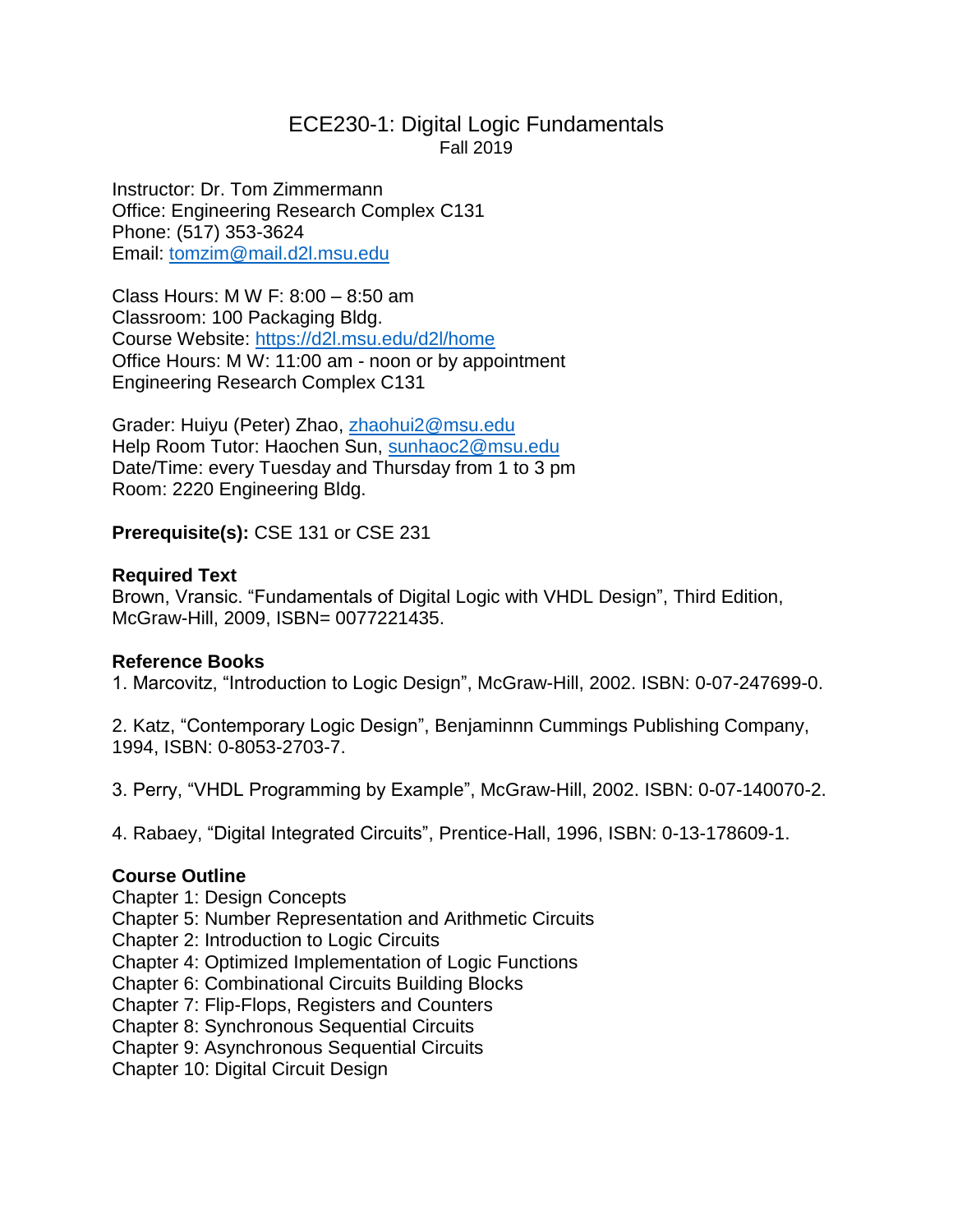# **Grading Policy**

There will be three 50-minute exams, one project, and six homework assignments. Graded homework assignments will be returned. Exams will be returned in class and then re-collected. For regrades, please see "Regrade Policy" section. In the event that you must miss an exam (for any reason), the makeup exam will be arranged with the instructor. The request for the makeup oral exam must be made prior to the exam day and approved by the instructor.

# **Grade Breakdown**

Exams: 75% total (3 exams, 25% each) Homework: 24% total (20 points each, normalized) Project: 1% total + 10% bonus points

Exams: September 25th (Exam 1), October 30th (Exam 2), December 4th (Exam 3).

Final Exam: There is no final exam.

## **Grading Scale (Not on a curve)**

| $\geq 90\% = 4.0$ | $\geq 85\% = 3.5$ |
|-------------------|-------------------|
| $\geq 80\% = 3.0$ | $\geq 75\% = 2.5$ |
| $\geq 70\% = 2.0$ | $\geq 65\% = 1.5$ |
| $\geq 60\% = 1.0$ | $<60\% = 0.0$     |

#### **Attendance Policy**

Attendance is required. Spartan Life, Section 2.3.3: "The student shares with the faculty the responsibility for maintaining the integrity of scholarship, grades, and professional standards"

Labor Day: Monday, September 2<sup>nd</sup> University closed. And: Wednesday, October 16<sup>th</sup> no class.

#### **Academic Integrity**

Student Life, Section 2.3.3: "The student shares with the faculty the responsibility for maintaining the integrity of scholarship, grades, and professional standards". In addition, the (insert college/department/school name) adheres to the policies on academic honesty as specified in General Student Regulations 1.0, Protection of Scholarship and Grades, and in the all-University Policy on Integrity of Scholarship and Grades, which are included in Spartan Life: Student Handbook and Resource Guide.

All course work should be completed entirely on your own. You are encouraged to discuss general concepts and ideas in homework or lab assignments.

Students who commit an act of academic dishonesty may receive a 0.0 on the assignment or in the course.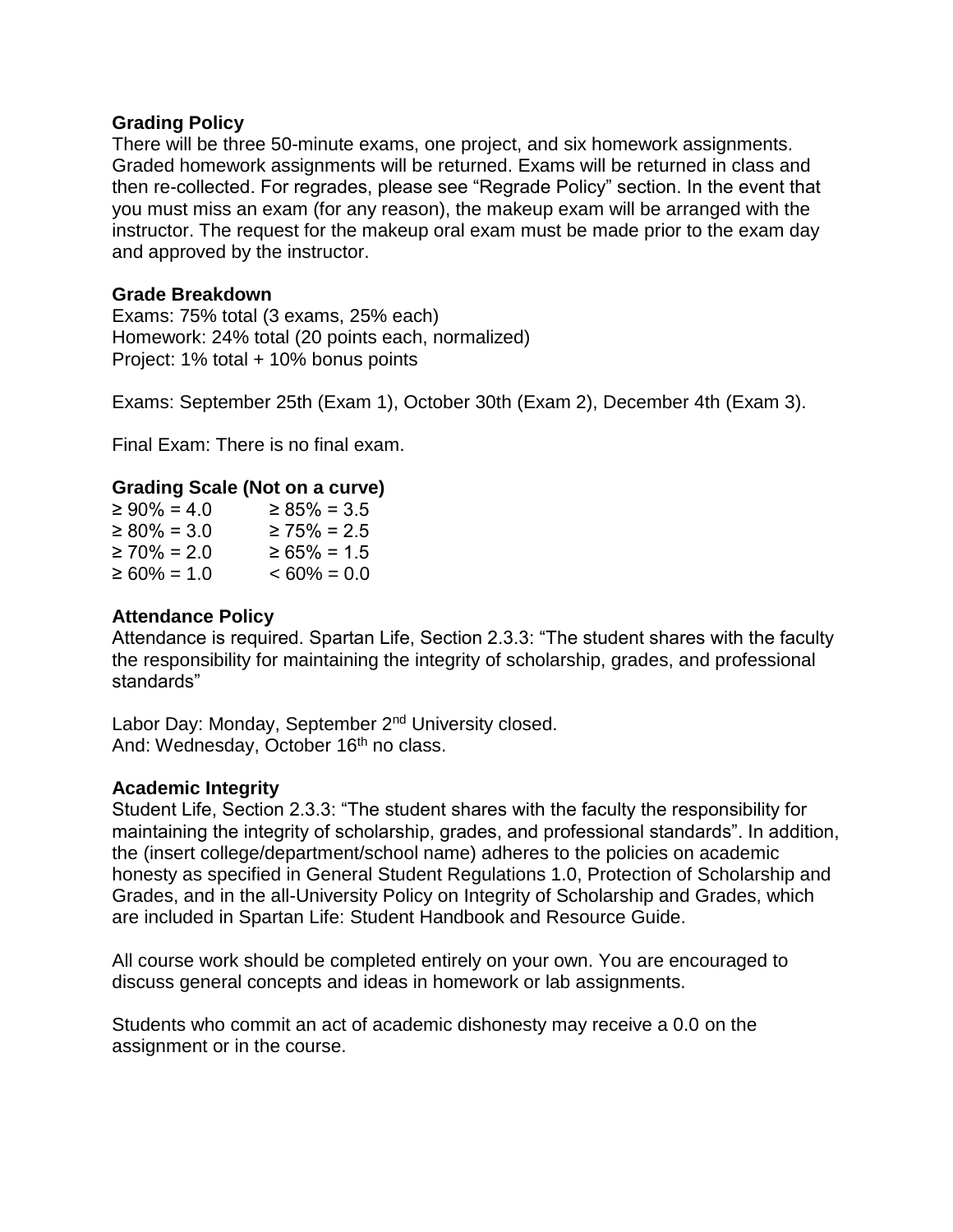## **Classroom Policy**

Spartan Life, Section 2.3.5: "The student's behavior in the classroom shall be conducive to the teaching and learning process for all concerned." This means that I do not appreciate sleeping, reading the paper, ringing cell phones, etc. Please try to develop your professional skills while in this class.

## **Regrade Policy**

If you would like for me to look at the grading of an assignment, please send me an email which details the reason why you feel you deserve more credit. Then, re-submit the assignment to me and I will reply to your e-mail with my decision. Be aware that I randomly make photocopies of your assignments.

## **E-Mail Policy**

Send me emails ONLY via D2L online system under "Communication" tab. All e-mails to me regarding this course should start the subject with "**ECE230**". E-mail questions will be replied to within 24 hours of receipt (during the semester). I reserve the right to respond on Monday to e-mails sent to me on Friday. If you wish to request a meeting with me via e-mail, I suggest e-mailing me more than 24 hours in advance. Please send me three days/times that you can meet.

## **Calculator Policy**

Only `simple' (non-programmable/graphing) calculators are allowed in class.

#### **Assignment Policy**

1. All assignments are collected at the beginning of class. It will be closed in **FIVE**  minutes after the class starts.

(a) In the case that you have a special event (doctor's appointment, etc.) scheduled during the class time, you should turn your assignment in early (see below). This will account for situations where you get stuck in traffic, etc. It is your responsibility to get the assignment to me on time.

(b) If you are sick, you need to show me a doctor's note stating that you were unable to attend class. I will then accept your late assignment.

(c) If you have a family emergency, please e-mail me as soon as possible. We can make arrangements at a later date. Family comes first.

2. Write neatly.

- 3. One staple, upper left corner.
- 4. Box answers, when applicable.